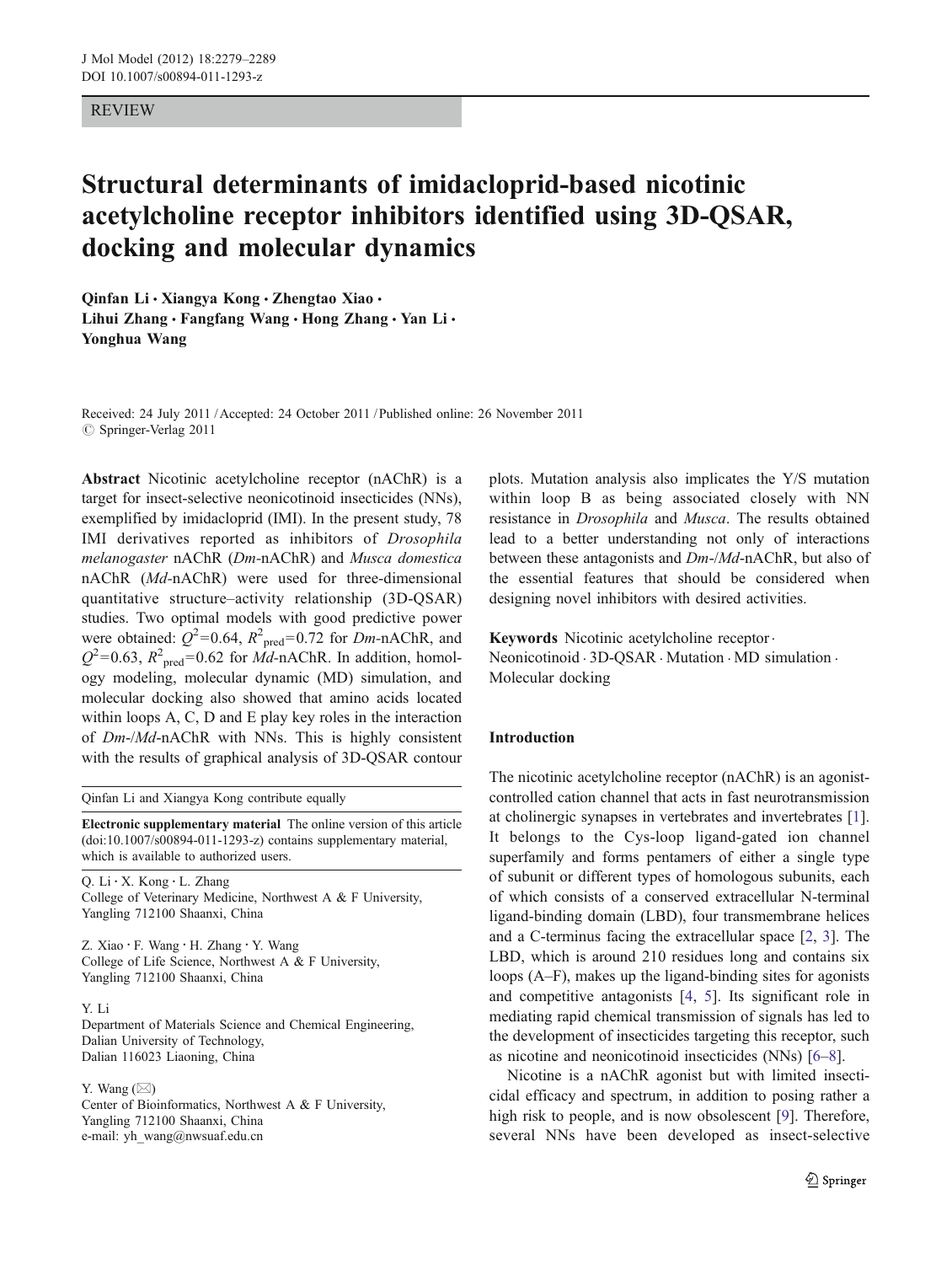nAChR agonists with greatly improved effectiveness for pest management and that act selectively on insect nAChRs [\[10](#page-10-0)]. Further analysis postulates that either a nitro or a cyano group of NNs contributes directly to their selectivity [\[10](#page-10-0)–[12](#page-10-0)]. Imidacloprid (IMI)—the first member of the NN class of insecticides—was patented in 1985 by Bayer and first marketed in 1991 [[13\]](#page-10-0). Subsequently, some other NNs have also been developed and brought to the market, including nitenpyram (1995—Takeda), acetamiprid (1996—Nippon Soda), thiamethoxam (1998—Syngenta), thiacloprid (2000—Bayer), clothianidin (2002—Takeda and Bayer) and dinotefuran (2002—Mitsui), which are now estimated to have annual worldwide sales of≈ US \$1 billion [\[14](#page-10-0), [15](#page-10-0)].

However, NNs, like many systemic insecticides, display prolonged persistence in the environment, which is likely to generate high selection pressure for resistance [[16,](#page-10-0) [17](#page-10-0)]. Evidence has shown that the resistance is attributed to enhanced oxidative detoxification of NNs by overexpressed cytochrome P450-dependent monooxygenases [\[18](#page-10-0), [19](#page-10-0)]. Recently, a study of Nilaparvata lugens (brown planthopper)—a major rice pest in Asia—has identified a target-site mutation (Y151S) within nAChR  $\alpha$  subunits associated with NNs resistance by radioligand binding assays [\[20](#page-10-0)]. Therefore, to avoid the problem of insect resistance to NNs, the continual introduction of new insect control chemicals is urgently needed.

Numerous biochemical studies have shown that the binding site of nAChR is formed by  $\alpha$ -subunit residues contributing to the so-called 'loops' A, B and C, whereas the neighboring subunit residues contribute to 'loops' D, E and F [[21](#page-10-0), [22\]](#page-10-0). These works provide a preliminary description of the agonist binding site, but little is known about the precise binding mode of the ligand within this receptor. The crystal structure of Aplysia californica ACh binding protein (Ac-AChBP) with homology to the LBD of nAChR α-subunit was published in 2008 [[23,](#page-10-0) [24\]](#page-10-0).  $Ac$ -AChBP is of neither mammalian nor insect origin, but opens the way to the building of a realistic structural model of insect nAChR through in silico modeling, thus providing the means with which to make major breakthrough in the study of the binding interaction between NNs and insect nAChR. Clearly, in vitro assessment remains a laborintensive and time-consuming operation. Thus, more efficient and economical alternative methods should be employed, such as the in silico molecular modeling approach that is used to predict and prioritize chemicals for subsequent in vitro and in vivo screening. However, only a few computational works to date have used threedimensional quantitative structure-activity relationship (3D-QSAR) methods and comparative molecular field analysis (CoMFA) on a small data set of 17–25 NNs. These latter studies showed that the electrostatic potential, steric

potential and permeability coefficient are important parameters for the design of new pesticides [[25](#page-10-0)–[27\]](#page-10-0).

This work uses the in silico approach for the first time to address the following two questions: (1) what is the binding mechanism of NNs with Dm/Md-nAChR? and (2) what are the optimal structural determinants for these novel potent inhibitors. For this purpose, a total of 78 IMI analogs [\[28](#page-10-0)– [31](#page-10-0)] were collected and analyzed using theoretical computations, including 3D-QSAR models by CoMFA and comparative molecular similarity indices analysis (CoM-SIA) [\[32](#page-10-0)]. In addition, homology modeling, mutation analysis, molecular dynamic (MD) simulation, and molecular docking were also performed to further probe the structural properties and probable binding modes of these inhibitors at the allosteric sites of Dm/Md-nAChR. The application of all these methods to these inhibitors not only helps to better understand ligand–receptor interactions but also provides useful and rational suggestions for the further design of novel insect nAChR inhibitors.

#### Materials and methods

## Data sets

The total of 78 IMI analogues included two datasets, i.e., set-I  $[28, 29]$  $[28, 29]$  $[28, 29]$  $[28, 29]$  (43 molecules) with  $K_i$  data from *Drosophila* melanogaster nAChR (Dm-nAChR) assays, and set-II [[30,](#page-10-0) [31](#page-10-0)] (41 molecules) expressed by  $IC_{50}$  to *Musca domestica* nAChR (Md-nAChR). All bioactivity data were converted into  $pK_i$  or  $pIC_{50}$  values, respectively. The molecules in the test sets were selected in such a way that their  $pK_i$  or  $pIC_{50}$ values were distributed uniformly in the range of values for the whole sets, so that the predictive power of the model could be evaluated effectively. The structures of the two groups and their activity values are given in the supporting Tables  $S1-S2$  with the test sets marked by  $a$ .

## Molecular modeling and alignment

Molecular alignment is a crucial step in CoMFA/CoMSIA studies [\[32](#page-10-0)]. In the modeling process, the 3D structures of all molecules were first constructed using the Sketch Molecule function in SYBYL 6.9 (Tripos, St. Louis, MO). Geometry optimization of the 3D structures was carried out using the Tripos force field with the Gasteiger-Marsili charges, and repeated minimization was performed using the Powell conjugate gradient method with a convergence criterion of 0.05 kcal mol<sup> $-1$ </sup>Å $-1$ .

In this work, two alignment rules were applied. The first, denoted by ligand-based alignment, selected the most potent inhibitor for each class (compounds 31, 72, respectively) as the template. All inhibitors for each class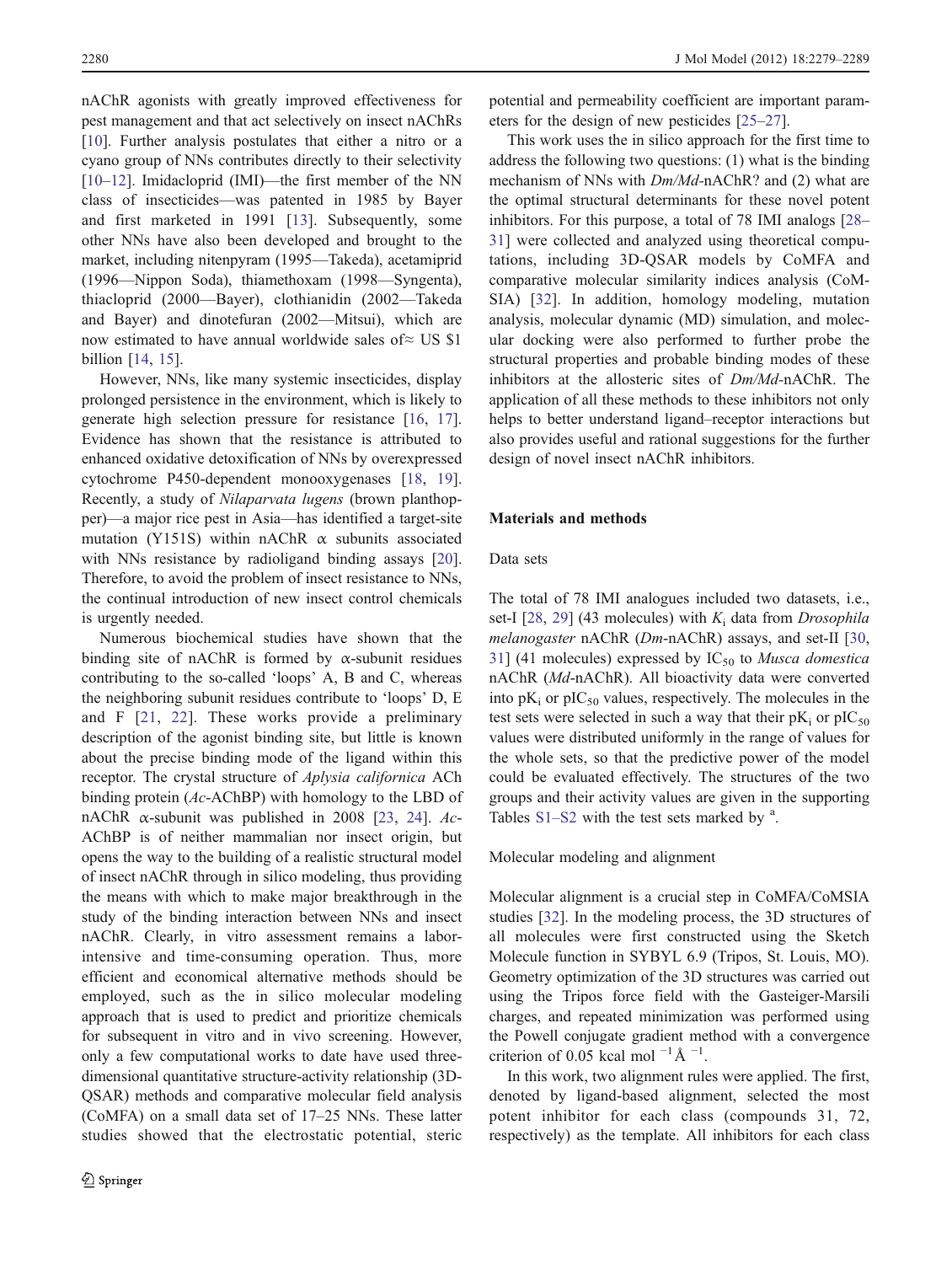in the data set were then aligned to a common substructure (shown in Figs. 1a, [2a\)](#page-3-0) of the template using the "align database" command in SYBYL. The second was structurebased alignment, where all molecules were docked into the receptors, and the top scored conformations were then used for further analysis. Figures 1 and [2](#page-3-0) show the aligned conformations derived from the two methods.

# 3D-QSAR studies

In order to search for ligands with higher affinity, it is helpful to establish a reasonable 3D-QSAR model to analyze the effect of the molecular field on the activities of nAChR inhibitors [[32\]](#page-10-0). A 3D cubic lattice with grid spacing of 2Å in x, y, and z directions was generated automatically to encompass the aligned molecules and to derive the CoMFA/ CoMSIA descriptor field. CoMFA descriptors steric (S) and electrostatic (E) were calculated using a  $sp<sup>3</sup>$  carbon probe atom with a van der Waals radius of  $1.52\text{\AA}$  and a charge of  $+1.0$ , with a distance dependent dielectric at each lattice point. The steric and electrostatic energy values in CoMFA were truncated at 50 kcal mol<sup> $-1$ </sup>. The CoMSIA method defined explicit hydrophobic (H) and hydrogen-bond (H-bond) donor (D), and acceptor (A) descriptors in addition to the S and E field descriptors used in CoMFA. A sp<sup>3</sup> carbon probe atom with a charge of  $+1.0$ , a radius of  $1.0\text{\AA}$ , hydrophobicity  $+1.0$ , and H-bond donor and acceptor property  $+1$  was used to calculate the CoMSIA respective fields. When building the CoMSIA models, as the five descriptors were not completely independent of each other and may reduce the significance of the model, all 31 possible descriptor combinations were calculated. The attenuation factor was set to 0.3 as default.

To select the best model, a cross-validated coefficient  $Q^2$ and the optimum number of components  $N_c$  was determined by the leave-one-out (LOO) cross-validation method of partial least square algorithm.  $N_c$  was then used to derive the non-cross validated model. The Pearson coefficient  $R<sup>2</sup>$ <sub>ncv</sub> and standard error of estimate SEE was subsequently

obtained. The predictive ability of the model was expressed by the predictive correlation coefficient  $R_{\text{pred}}^2$  of an external test set [[32](#page-10-0)]. Finally, the optimum CoMFA/ CoMSIA results were represented graphically by field contour maps, where the coefficients were generated using the field type "StDev\*Coeff".

#### Homology modeling

Structural information about target proteins and ligands that bind to them specifically are of utmost importance for the rational design of new drugs. Due to the unavailability of the crystal structure of insect nAChR, homology modeling of the protein structure from its primary sequence was performed. The template protein Ac-AChBP (PDB ID 3 C79 chains A and B, resolution 2.48Å) from the Brookhaven Protein Database [\(http://www.pdb.org/](http://www.pdb.org/pdb/home/home.do) [pdb/home/home.do\)](http://www.pdb.org/pdb/home/home.do) identified by Blast Search ([http://](http://www.ncbi.nlm.nih.gov/BLAS) [www.ncbi.nlm.nih.gov/BLAS\)](http://www.ncbi.nlm.nih.gov/BLAS) was employed here for the construction of the target proteins [[33\]](#page-10-0). The initial alignment of the target and template sequences was carried out using the ClustalW program [[34](#page-10-0)]. The sequence identity between Dm-nAChR (GenBank ID NP\_995708 residues from 306 to 520) and Ac-AChBP was 32%, and that between Md-nAChR (GenBank ID ABJ09672.1 residues from 43 to 232) and Ac-AChBP was 30%, but the active site (loop  $A-F$ ) identity was up to 51% and 49%, respectively (Fig. [3\)](#page-3-0). Homology modeling was performed using SWISS-MODEL (Automated Comparative Protein Modeling Server, Version 3.5, Glaxo Wellcome Experiment Research, Geneva, Switzerland) [[35](#page-10-0)]. In addition, the quality of the resulting homology structure was assessed using the protein structure verification WHAT-CHECK [[36\]](#page-10-0) module of the WHATIF on-line server [\(http://swift.cmbi.kun.nl/WIWWWI/modcheck.](http://swift.cmbi.kun.nl/WIWWWI/modcheck.html) [html\).](http://swift.cmbi.kun.nl/WIWWWI/modcheck.html) For molecule docking purposes, all hydrogen atoms were added subsequently to the unoccupied valence of heavy atoms at the neutral state (pH 7.0) using the biopolymer module of SYBYL package.



Fig. 1 a–c Superimposition of the set-I compounds in the training and test sets. a Common substructure. b, c Ligand- and structure-based alignments, respectively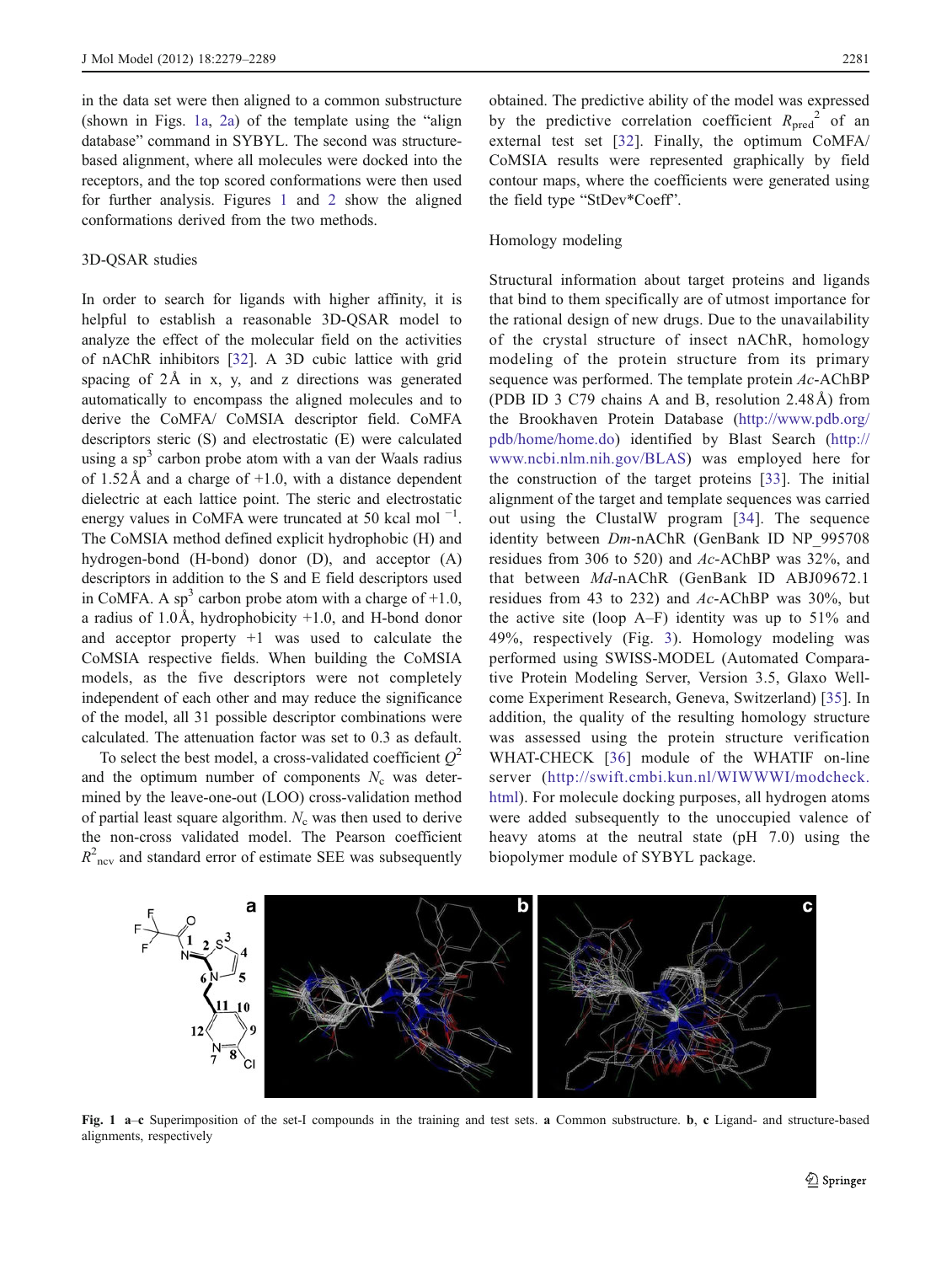<span id="page-3-0"></span>

Fig. 2 a–c Superimposition of the set-II compounds in the training and test sets. a Common substructure. b, c Ligand- and structure-based alignments, respectively

## MD simulations

To gain a better relaxation and a correct arrangement of the atoms, as well as to refine the loop regions, MD simulations of the homology modeled Dm-nAChR and Md-nAChR were conducted using the Amber 10 package [[37](#page-10-0)]. The amber99SB force field was employed to describe the protein parameters. The initial conformers were neutralized by adding sufficient  $Na<sup>+</sup>$  counterions, and solvated in a rectangular box (73.21 $\times$ 98.78 × 97.42 Å<sup>3</sup> and 74.14 × 99.79 × 95.44 Å<sup>3</sup>, respectively) of TIP3P water with a minimum solute-wall distance of 10Å. During the MD simulation runs, the cut-off distance for computing the nonbonded interactions was truncated at 10Å; the SHAKE algorithm was applied to constrain all covalent bonds involving H-atoms; the Particle Mesh Ewald method was employed to calculate the long-range electrostatic interactions with default values.

Prior to MD simulations, every system was minimized energetically with the complex atoms constrained to eliminate possible bad contacts through 2,500 steepest descent steps and another 2,500 conjugate-gradient steps. Following that, MD simulations commence by heating up the systems to 300 K at



Fig. 3 Multiple sequence alignments of Aplysia californica ACh binding protein (Ac-AChBP), Drosophila melanogaster nicotinic acetylcholine receptor (Dm-nAChR) and Musca domestica nAChR (Md-nAChR). Cyan color denotes amino acid residues conserved in individual columns. The six loops comprising the ligand binding domain are underlined. The location of the mutation residue in this study (equivalent to Y151 of the brown planthopper) is indicated by an asterisk. Key binding site residues are highlighted in black rectangles

a constant force 2.0 kcal mol<sup> $-1$ </sup>Å $-2$ . Then, a 50 ps of density equilibrated was applied at 300 K with the complex atoms constrained. After that, the system was equilibrated with a collision frequency of 1 ps<sup> $-1$ </sup> at a constant temperature by a Berendsen thermostat and pressure. Finally, the simulation was run and continued using a 2-fs time step, where the coordinates were saved every 10 ps for analysis. The total number of atoms in each simulation system was 63,826 and 57,952, respectively, including complex and water atoms.

## Molecular docking

In order to locate the appropriate binding orientations and conformations of IMI analogs in the Dm-/Md-nAChR binding pocket, and to develop structure-based 3D-QSAR models, molecular docking for the representative structures obtained from the MD simulation trajectories was carried out using the flexible docking module Surflex [\[38\]](#page-10-0). Our docking analysis was performed as follows: (1) the target protein structure was aligned with the template protein, then the cocrystalized ligand IMI and water molecules of Ac-AChBP were merged into the corresponding sites of the target protein structure, since the crystallized water was important in mediating the interactions between the ligand and the  $Ac$ -AChBP [\[28](#page-10-0)]. (2) Two parameters, i.e., specified 1\_0.2 of bloat and threshold, which determine how far a potential ligand should extend outside of the concavity and how deep into the protein, were applied to define the protomol. When the docking run was finished, it afforded the top ten docking poses of each ligand ranked by total scores using the Hammerhead scoring function [\[38](#page-10-0)].

## Results and discussion

# 3D-QSAR statistical analysis

Table [1](#page-4-0) summarizes the optimum models derived from CoMFA/CoMSIA studies (see other combinations in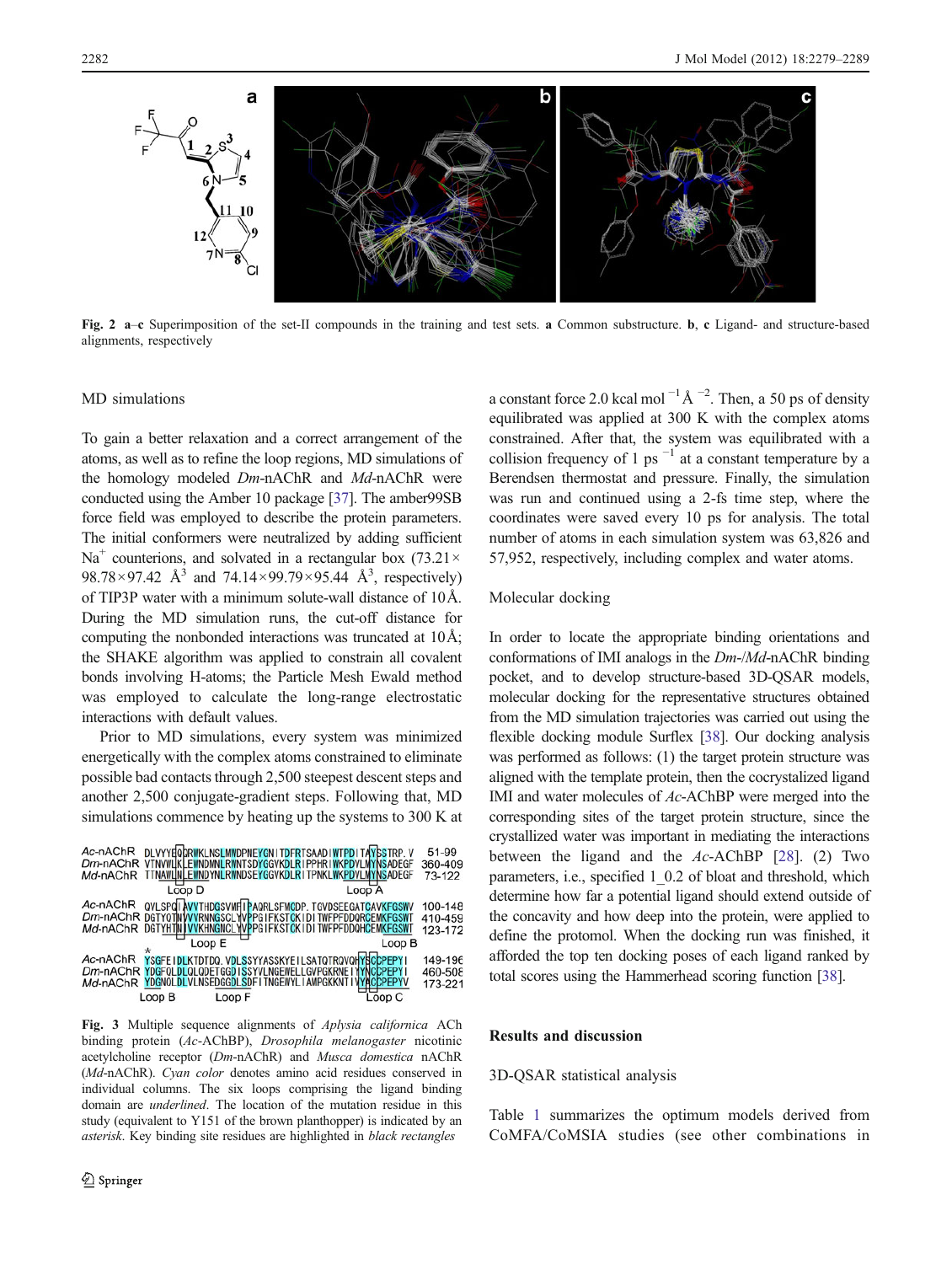<span id="page-4-0"></span>supporting Tables S3–S6). For space saving, only the optimal 3D-QSAR models derived from structure-based CoMSIA of set-I and ligand-based CoMFA of set-II are utilized for further discussion.

Set-I

The statistical results of the optimal structure-based CoMSIA model for set-I ( $Q^2$ =0.64,  $R_{\text{ncv}}^2$ =0.93, *F* value=75.98, a small SEE=0.42 and high  $R_{pred}^2$  value=0.72) indicate that this model is robust. The steric, hydrophobic and H-bond donor fields contribute 18.8%, 64.0%, and 17.2% to total fields, respectively, demonstrating the major role that the hydrophobic property plays in ligand binding affinity. During the cross-validation procedure, compound 43 is detected as an outlier due to the large residual between the experimental and predicted values  $(> 1.0$  log unit). Further analysis suggests that this compound has no electron-withdrawing atom at position 3, which may be a prerequisite for forming an H-bond with its receptor. The plots of actual vs predicted  $pK_i$  values represent a uniform distribution around the regression line, indicating the satisfactory predictive capability and reliability of the model obtained (Fig. [4a](#page-5-0)).

#### Set-II

The optimal ligand-based CoMFA model for set-II obtained had good internal predictive ability as illustrated by  $Q^2$  of 0.63,  $R_{\text{ncv}}^2$  of 0.96, F value of 118.82, a low SEE value of 0.51, and  $R_{\text{pred}}^2$  of 0.62 for the external test set. The steric and electrostatic contributions were 48.7% and 51.3%, respectively. Compound 65, which possesses a low inhibitory activity and is the only molecule to have a methyl group substituent at position −3, is regarded as an outlier. The correlation between the predicted and actual  $pIC_{50}$ values is shown in Fig. [4b](#page-5-0). As can be seen from this figure, the data points are distributed uniformly along the regression line, which proves that the model is reasonable.

# 3D-QSAR contour maps

One of the greatest advantages of 3D-QSAR modeling is that the results can be visualized as 3D coefficient contour maps. These are helpful in identifying the important regions where changes in the S, E, H, D and A fields might affect biological activity and the possible interaction sites for the ligand with its target. To aid visualization, the potently

Table 1 Summary of statistical results of the optimal three-dimensional quantitative structure–activity relationship (3D-QSAR) models for each class

| Parameters                 | Set-I                    |                          |                |        | Set-II       |                          |                          |                   |
|----------------------------|--------------------------|--------------------------|----------------|--------|--------------|--------------------------|--------------------------|-------------------|
|                            | Ligand-based             |                          | Receptor-based |        | Ligand-based |                          | Receptor-based           |                   |
|                            | CoMFA                    | CoMSIA                   | CoMFA          | CoMSIA | CoMFA        | CoMSIA                   | CoMFA                    | CoMSIA            |
| $Q^2$ <sup>a</sup>         | 0.52                     | 0.54                     | 0.31           | 0.64   | 0.63         | 0.46                     | 0.08                     | 0.43              |
| $R^2_{\text{ncv}}$<br>b    | 0.94                     | 0.82                     | 0.87           | 0.93   | 0.96         | 0.90                     | 0.62                     | 0.97              |
| SEE <sup>c</sup>           | 0.40                     | 0.66                     | 0.56           | 0.42   | 0.51         | 0.45                     | 0.84                     | 0.27              |
| $F^{\mathrm{d}}$           | 72.27                    | 46.32                    | 100.56         | 75.98  | 118.82       | 83.42                    | 26.00                    | 145.79            |
| $R^2$ <sub>pred</sub><br>e | 0.66                     | 0.74                     | 0.78           | 0.72   | 0.62         | 0.86                     | 0.61                     | 0.64              |
| SEP <sup>f</sup>           | 1.14                     | 1.06                     | 1.28           | 1.07   | 0.91         | 1.06                     | 1.36                     | 1.23              |
| $N_c$ g                    | 6                        | 3                        | $\overline{2}$ | 5      | 5            | 3                        | $\overline{2}$           | 5                 |
| Field contribution         |                          |                          |                |        |              |                          |                          |                   |
| S                          | 0.479                    | ۰                        | 0.416          | 0.188  | 0.487        | 0.166                    | 0.379                    |                   |
| E                          | 0.521                    | 0.362                    | 0.584          |        | 0.513        | 0.426                    | 0.621                    | $\qquad \qquad -$ |
| D                          |                          | 0.157                    | ٠              | 0.172  |              | $\overline{\phantom{0}}$ |                          | 0.251             |
| H                          | $\overline{\phantom{a}}$ | 0.481                    | ۰              | 0.640  | ٠            | ٠                        | $\overline{\phantom{a}}$ | 0.390             |
| A                          |                          | $\overline{\phantom{0}}$ |                | ٠      |              | 0.408                    |                          | 0.359             |

<sup>a</sup> Cross-validated correlation coefficient using the leave-one-out (LOO) method

<sup>b</sup> Non-cross-validated correlation coefficient

Standard error of estimate

<sup>d</sup> Ratio of  $R^2$ <sub>ncv</sub> explained to unexplained= $R^2$ <sub>ncv</sub>/(1- $R^2$ <sub>ncv</sub>)

<sup>e</sup> Predicted correlation coefficient for the test set compounds

<sup>f</sup> Standard error of prediction

 $g$  Optimal number of principal components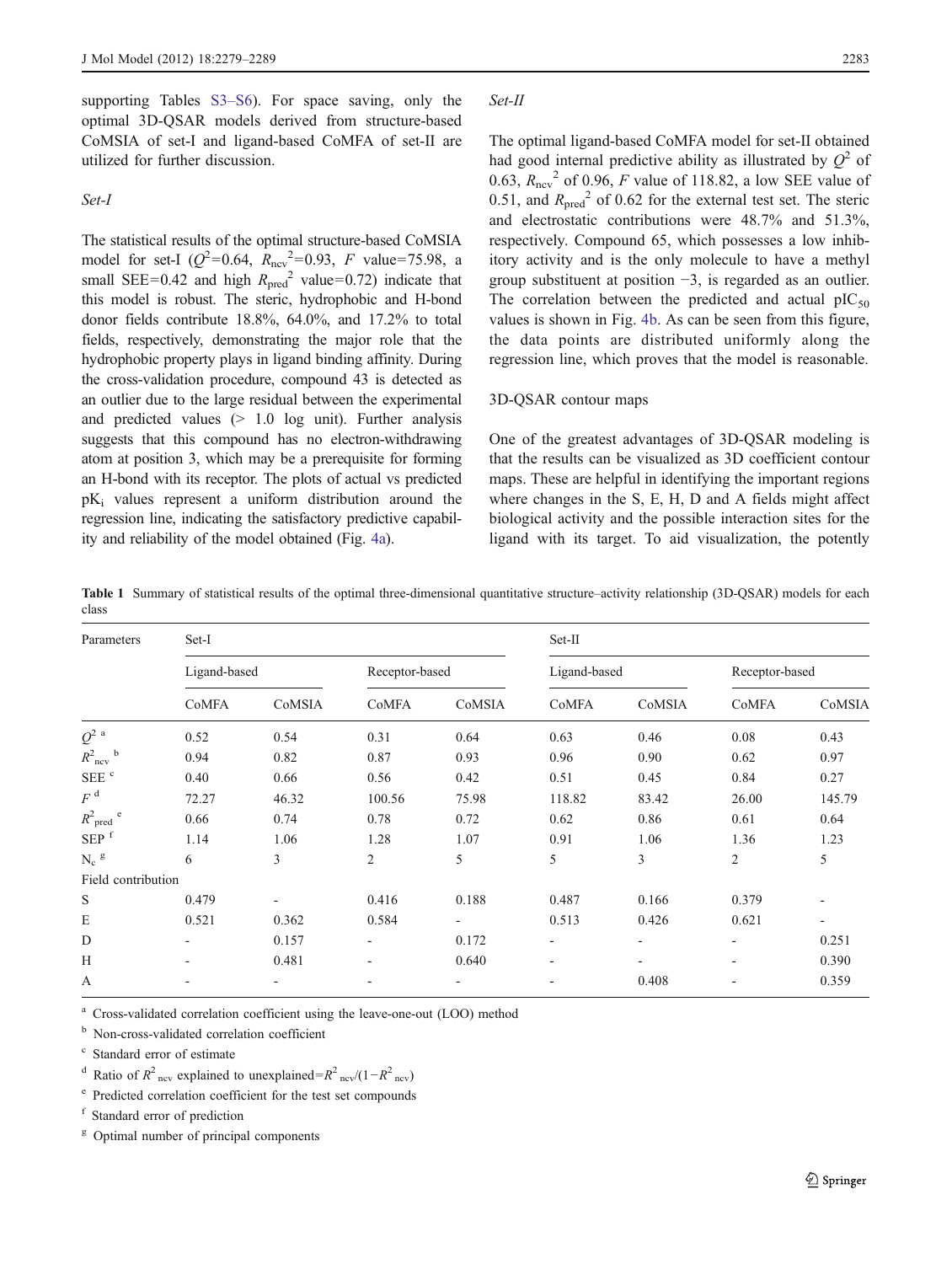<span id="page-5-0"></span>

Fig. 4 Graphs of predicted vs actual  $pK_i$  or  $pIC_{50}$  values of a structure-based comparative molecular similarity indices analysis (CoMSIA) model of set-I, and b ligand-based comparative molecular field analysis (CoMFA) model of set-II, respectively

active IMI (compound 1) was used as a reference as shown in Figs. 5 and [6.](#page-6-0)

# Set-I

As seen in Fig. 5a, a big yellow polyhedron at positions -3, -4, and -5 of the tetrahydroimidazole ring suggests that bulky substituents in these areas will decrease biological activity significantly. For example, compounds 17–20, with s bulky substituent at position -3 have lower activity than compound 1. There is a big green contour region around positions -7, -8 and -9 of chloropyridinyl, which, together with a small green contour near position -1, indicates that a bulky substituent is preferred in these positions to produce higher inhibitory activity. This is also confirmed by the fact that compound 1, with a chloropyridinyl substituent is more active than compounds 2–6 with small alkyl substituents; compounds 32, 33, and 34 with bulky groups [−NC(O) OPh] near position -1 show higher activity than compounds 23, 29, and 37 with small substituents (−NCHO).

The hydrophobic field contour map is depicted in Fig. 5b. A large white contour around positions -1, -6 and -11 shows the region where the polar group is favored, which could explain why compounds 30 and 31 with polar groups  $-NCOCF<sub>3</sub>$  at the position -1 have higher activity. Two red-orange contour regions near positions -3, -4 and -

8 suggest that the presence of the hydrophobic group is favorable.

In Fig. 5c, two purple polyhedrons near positions -1, -4 and -5 indicate that these areas are disfavored for H-bond donor interactions, while another cyan polyhedron above position -3 shows a favored region for H-bond donor interactions. Thus, the low potency of compound 24 may be attributed to the lack of H-bond donor atoms at position -3.

## Set-II

In Fig. [6a,](#page-6-0) two big green polyhedrons around position -1 of the nitro group and position -12 of chloropyridinyl ring suggest a requirement for bulky substituents to enhance biological activity. This explains why all compounds of this series have large substituents such as a chloropyridinyl ring. Additionally, this is also validated by compound 29 without a benzene ring at position -1, which exhibits lower activity than compounds 44–57. Two yellow polyhedrons at positions -3 and -4 of the tetrahydroimidazole ring confirm that bulky groups are disfavored in this region, which is consistent with the fact that compound 65, with an alkyl substituent at position  $-3$  is less active than compound 64.

In Fig. [6b,](#page-6-0) a big blue polyhedron beside the tetrahydroimidazole indicates that a positively charged group is



Fig. 5 a–c CoMSIA contour plots for set-I combined with imidacloprid (IMI). a Green Sterically favorable contours, yellow sterically unfavorable contours. b Red-orange Hydrophobic favorable contours, white hydrophobic unfavorable contours. c Cyan H-bond donor

favorable, purple H-bond donor unfavorable contours. The maps represent 80% (favored) and 20% (disfavored) level contributions, respectively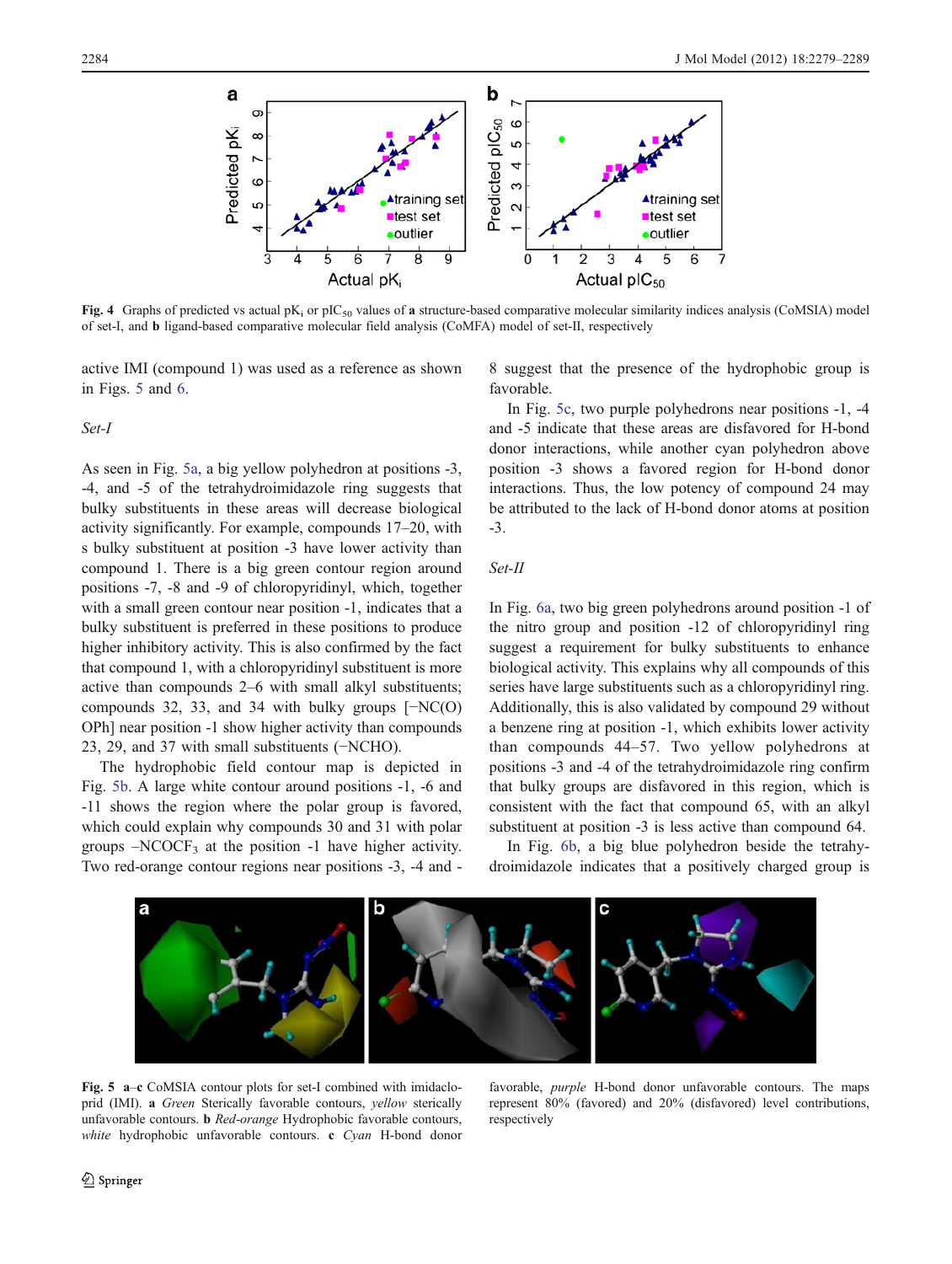<span id="page-6-0"></span>

Fig. 6 a,b CoMFA contour plots for set-II combined with IMI. a Green Sterically favorable contours, yellow sterically unfavorable contours. b Blue Positive charge favorable contours, red positive

charge unfavorable contours. The maps represent 80% (favored) and 20% (disfavored) level contributions, respectively

necessary in this area to increase activity. This is revealed by the order of activity for those compounds: compounds 68 (S)>64 (N)>67 (O); compounds 31, 69 (N)>30, 66 (S). Two small red polyhedrons at position -1 of the nitro group and position -7 of chloropyridinyl imply that H-bond interactions could exist in this region. Thus, compound 68, which has a relatively electronegative group ( $\text{COCF}_3$ ) at position −1, is more active than compound 29 (having COCH3). Another single big red polyhedron at position -6 also indicates that this location favors negatively charged substituents.

## Homology modeling

Homology modeling, i.e., comparative modeling of protein, is a method used to construct protein structure based on the general observation that proteins with sequence identity greater than 30% share common structural elements [[39\]](#page-10-0). In the present work, the functional sequence (loop A–F) identities between the target  $(Dm-/Md-nAChR)$  and the template (Ac-AChBP) protein are up to 51% and 49%, respectively. The superimposition of homology models on the template (Fig. 7) indicates that the overall conformations of the targets are very similar to the template, with a root mean square deviation  $(RMSD) < 1$ Å. Almost all critical residues of the binding site overlap well in 3D space for these three structures (Ac-AChBP, red; Dm-nAChR, green; Md-nAChR, blue). The two homology modeling structures were then used for further MD analyses.

# MD simulation and docking studies

The homology modeled Dm-nAChR and Md-nAChR were subjected to MD simulation to obtain a more precise and energetically favorable stable receptor conformation. To check the stability of the system throughout the simulation, the RMSD of the wild type protein was plotted vs the simulation time (Fig. [8a](#page-7-0)). During the simulation, the RMSD values of wild type Dm-nAChR and Md-nAChR system range from 0.9Å to 4.1Å and 1.8Å to 3.0Å, respectively.



Fig. 7 Superimposition of a Ac-AChBP (red ribbon), Dm-nAChR (green ribbon) and Md-nAChR (blue ribbon). b Enlargement of the active site structure (colored as in a) with IMI displayed in ball and

stick format (gray). Conserved residues are colored black, while variant ones are labeled differently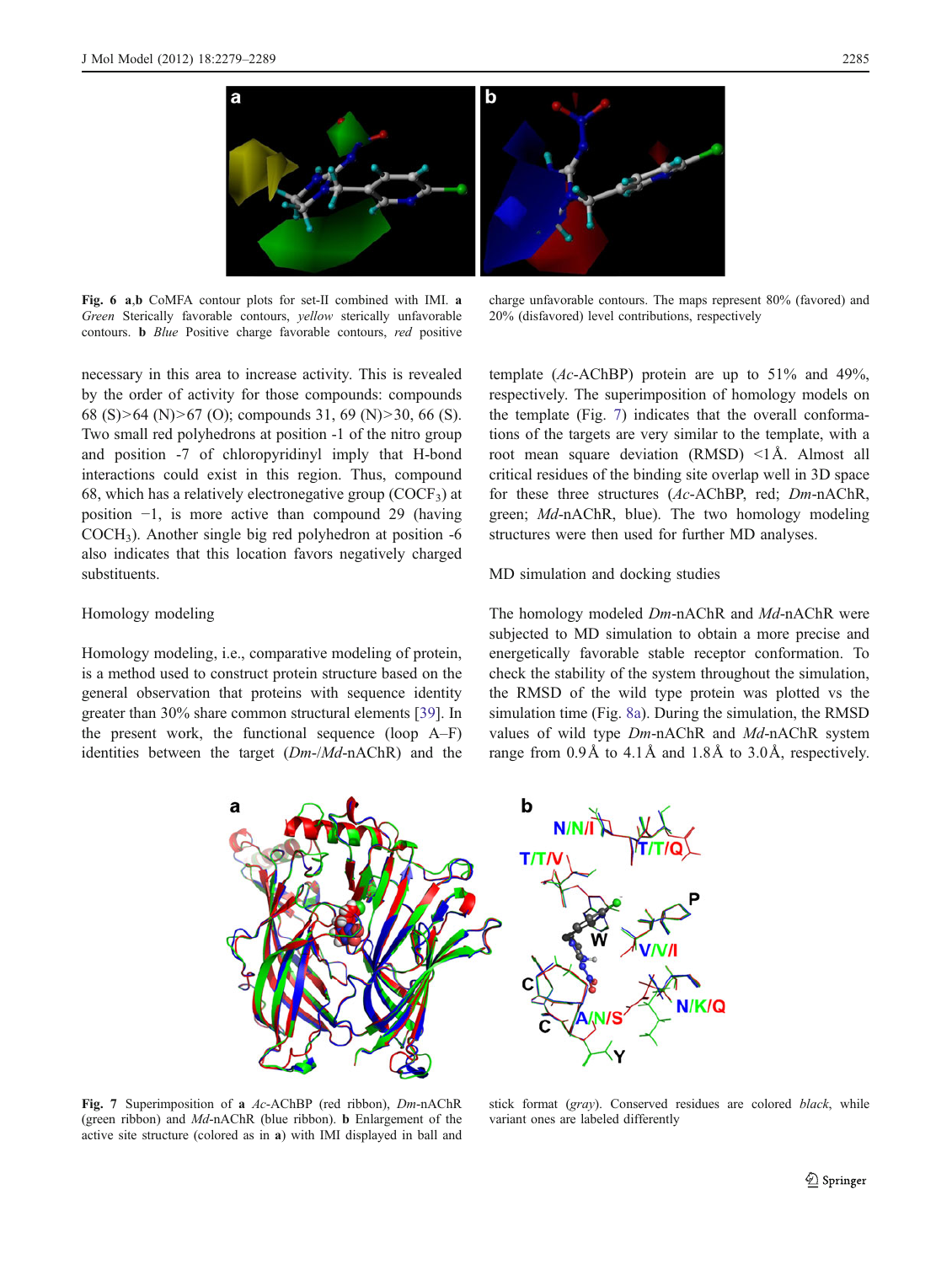<span id="page-7-0"></span>

Fig. 8 RMSD values of (a) wild type and (b) Y/S mutant  $Dm/Md$ nAChR vs simulation time

During the last 1 ns, the RMSD values of each system are converged and the C-loop regions are very stable with a RMSD  $\leq$ 1Å, indicating that the system is stable and well equilibrate. Two representative structures are obtained from the saved frames of the last simulation trajectories, which are then used for further analyses.

In order to understand the nature of the receptor–ligand binding mode, and to develop structure-based CoMFA/ CoMSIA models, all conformations of set-I and II were docked into the representative structures of wild type DmnAChR and Md-nAChR, respectively. Figure 9b and 9e show the conformation derived from the allosteric binding site of wild type Dm-/Md-nAChR, where IMI is suitably localized at the binding site.

## Dm-nAChR binding analysis

In Fig. 9b, the active site of Dm-nAChR contains two major hydrophobic pockets: pocket I is a deep and narrow aromatic box consisting of residues Tyr B402, Trp B458, Tyr B500 and Tyr B507; pocket II is a shallow and wide hydrophobic cavity formed by residues Tyr A413, Val A417, Val A418, Leu A426, Tyr A427 and Val A428. The ligand core is anchored in the binding site via several Hbonds and water-mediated contacts with the protein. The nitrogen atom of chloropyridinyl acts as an acceptor to form an H-bond with Val A428 ( $-O~··HN$ , 1.80Å, 176.6°) and Asn A416 ( $-OH \cdot O$ , 2.24Å, 168.1°) through a structural water molecule  $(-N \cdots HO, 2.22 \text{Å}, 141.8^{\circ})$  at pocket II. For



Fig. 9 Superimposition of the wild type (magenta) and mutant (green) structures of a Dm-nAChR and d Md-nAChR. Mutant residue Y (red)/S (blue) is represented in stick form. Molecular docked conformations are derived from IMI with the binding site of b wild type Dm-nAChR, c Y460S mutant Dm-nAChR, e wild type MdnAChR, and f Y173S mutant Md-nAChR. Relevant amino acids are represented in stick form (subunit A in green; B in yellow) and labeled

by loop A (blue), loop B (red; mutant residue dark red), loop C (pink), loop D (gray), and loop E (green). IMI is shown in ball and stick form (gray). The H-bonds formed directly between residues and molecule, and those mediated indirectly by water are shown as dotted lines with blue and *magenta* color, respectively. W Water molecules. The nonpolar hydrogen atoms are removed for clarity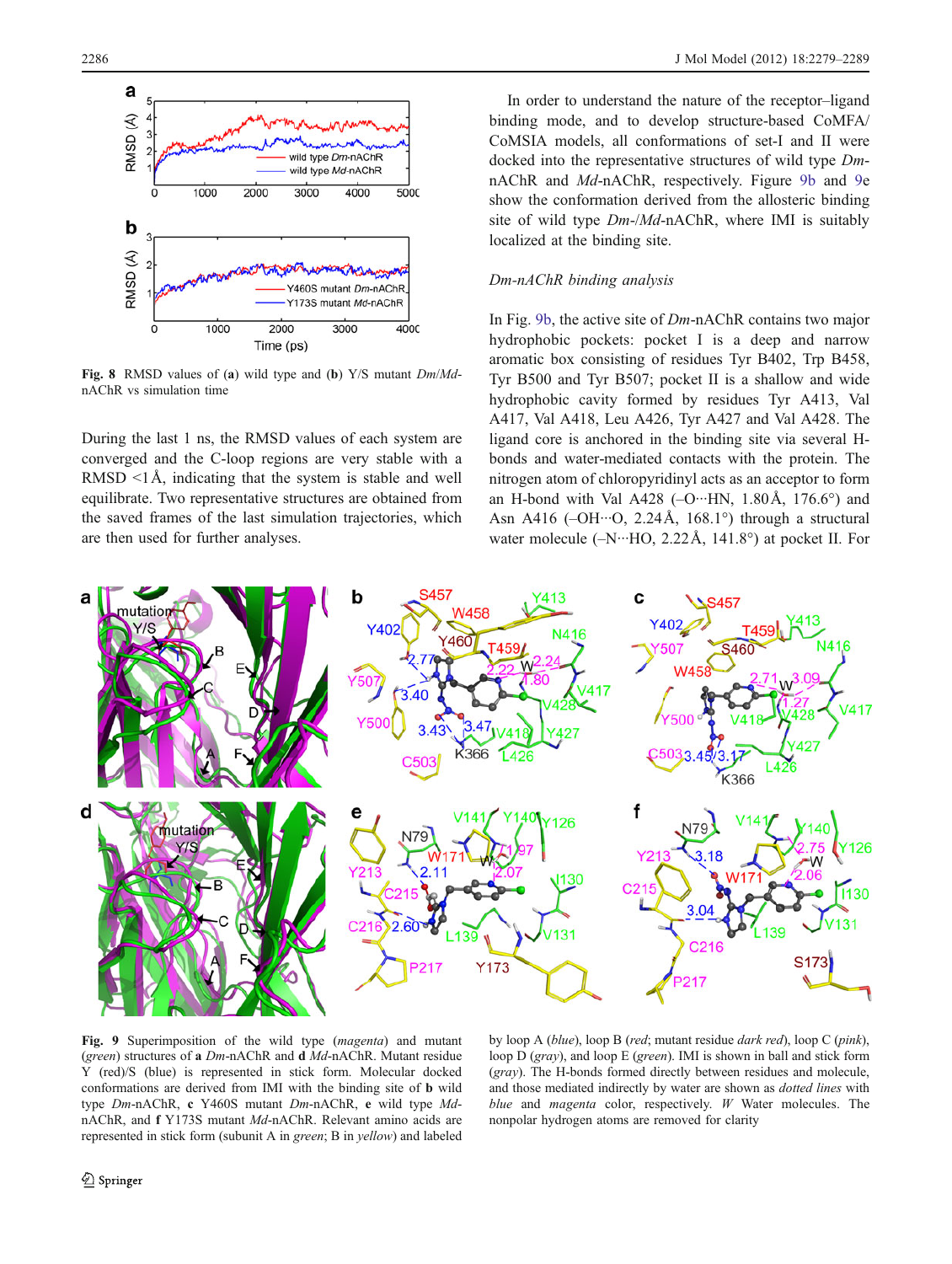<span id="page-8-0"></span>

Fig. 10 Comparison of a Dm-nAChR and b Md-nAChR binding information with IMI

pocket I, the nitrogen of tetrahydroimidazole is seen involved in H-bond interaction with the Tyr B500  $(-NH...O, 3.40\text{\AA}, 135.3^{\circ})$  and Tyr B402  $(-NH...O, 2.77\text{\AA},$ 107.9°). In addition, the oxygen of the nitro group forms an H-bond with Lys A366 ( $-O^{\cdots}HN$ , 3.47Å, 103.3°;  $-O^{\cdots}HN$ ,  $3.43\text{\AA}$ ,  $106.0^{\circ}$ ), which further enhances the interaction between the ligand and the receptor.

Interestingly, the docking result is consistent with CoMSIA contour map analysis, which further validates the 3D-QSAR model overall. The position -1 of the nitro group and positions -7, -8 and -9 of the chloropyridinyl ring fit nicely into the relatively large pockets I and II. Therefore, a relatively bulky substituent is needed at this position, as also evidenced by the presence of the sterically favorable green contours around these areas seen by the CoMSIA model. However, replacement with substituents that are too large at positions -3, -4, and -5 leads to steric clash with residues Tyr B402, Trp B458, and Tyr B507, as is evident from the presence of a yellow contour nearby. This feature of the pocket is also in agreement with the CoMSIA hydrophobic field contour map. Two major hydrophobic pockets near the tetrahydroimidazole (I) and chloropyridinyl ring (II) may explain the red-orange contour regions near the positions -3, -4 and -8. A large white contour around the positions -1, -6 and -11 shows the region favorable to polar groups as corroborated by the

presence of Ser B457, Thr B459 and Cys B503. The small cyan contour seen near position -3 of tetrahydroimidazole shows an H-bond donor favorable region, as evidenced by the Tyr B500 and Tyr B402 located nearby.

#### Md-nAChR binding model

Residues Tyr A126, Tyr A140, Val A141, Leu A139, Ile A130 and Val A131 form a wide hydrophobic pocket (Fig. [9e\)](#page-7-0). The nitrogen atom of chloropyridinyl forms an H-bond with a water molecule  $(-N \cdots HO, 2.07 \text{Å}, 130.8^{\circ})$ , which itself forms an H-bond with residue Val A141  $(-O^{\ldots}HN, 1.97\text{\AA}, 100.2^{\circ})$  of the pocket. The nitro oxygen atom and tetrahydroimidazole nitrogen atom are involved in H-bond interactions with the Asn A79 (–OH···N, 2.11 Å, 148.3 $^{\circ}$ ) and Cys B215 (–OH…N, 2.60Å, 100.1 $^{\circ}$ ), respectively.

Similarly, the docking result is in agreement with the overall CoMFA maps. Residues Tyr B213, Cys B215, Cys B216 and Pro B217 occupy the area above the tetrahydroimidazole; thus, large substituents in this area would conflict with these residues and are not favored for increasing the molecular activity. On the contrary, the lack of residues near chloropyridinyl and nitro groups indicate that bulk substituents are favored in this region. The electronegative favorable red contour observed near the nitro oxygen group and chloropyridinyl nitrogen suggests an H-bond favorable region, which is also corroborated by the docking results.

#### Y/S mutation analysis

Certain amino acids in insect nAChR might be critical for NNs selectivity, including important residues in loop A–F [\[20](#page-10-0)]. Mutation of these amino acids to other residues that are identical or similar to the corresponding residues in vertebrate subunits may also contribute to the development of resistance to these insecticides [[20](#page-10-0)]. A first point mutation in loop B, Y151S mutant of Nilaparvata lugens nAChR has been identified as being associated with targetsite resistance to IMI and cross-resistance to other NNs [\[20](#page-10-0)]. As yet, no work has established the prevalence of the Y151S mutation in field populations of Drosophila and Musca. However, Y/S mutant studies of Dm-/Md-nAChR are needed to investigate this point in conjunction with ongoing surveys of NNs resistance. Thus, MD simulations and molecular docking studies of Y460S/Y173S mutants Dm-/Md-nAChR were performed to obtain reliable mutation modes.

The RMSD of the mutated protein vs simulation time is shown in Fig. [8b](#page-7-0). During the simulation, the RMSD values of the trajectory with respect to their initial wild type structures range from 0.5 to 2.0Å (Dm-nAChR) and 0.7 to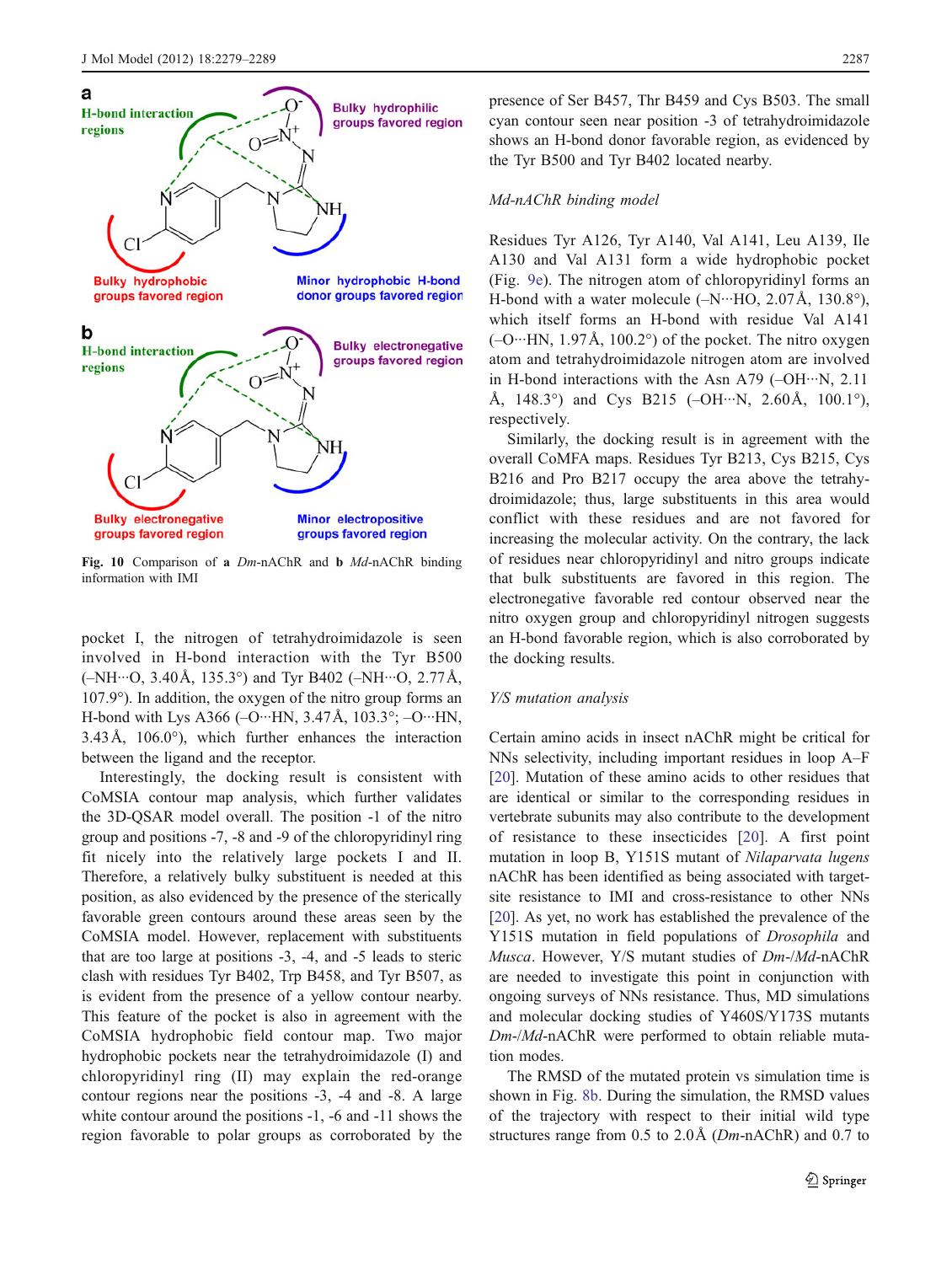<span id="page-9-0"></span>2.1Å (Md-nAChR), respectively. The small RMSD variations reached about 1.8Å after 2 ns, indicating that each system is retained and equilibrates well. Then, two representative mutant structures obtained from the final simulation trajectories are used for docking analysis.

The comparisons of binding modes of wild type and mutant Dm-/Md-nAChR from docking studies are shown in Fig. [9](#page-7-0). Note that the H-bonds with Tyr500 (loop C) and Tyr402 (loop A) of Dm-nAChR are lacking in Y460S mutants. For the Y173S mutation Md-nAChR, the H-bond number does not appear to differ significantly from the wild type, while the transformation of weakened H-bond nonetheless contributes an important factor to the reduced binding affinity of IMI. Thus, the Y/S mutants of loop B in Dm-nAChR and Md-nAChR both cause a shift to a lower binding affinity for IMI, which is consistent with the enhanced IMI resistance seen in pests [[20\]](#page-10-0). Despite the fact that Tyr may not be involved directly in the binding of NNs, it seems plausible that the mutation induces a conformational change within the Dm-/Md-nAChR binding site region that involves other amino acids, which is essential for the binding of the NNs. This could lead to a strategy for the rational design of novel NNs effective against target-based resistant pests.

# Comparison of binding modes for each species

To explore the similarities and differences between DmnAChR and Md-nAChR, we comparef the binding mode of each species (Fig. [10](#page-8-0)). Overall, the nAChR agonist-binding site is present at the interface of adjacent subunits and is formed by loops A–C in  $\alpha$  subunits, together with loops D– F in homomer-forming  $\alpha$  subunits [[40\]](#page-10-0). In detail, for loop E, the interaction between the nitrogen atom of chloropyridinyl and Val428, Asn416 of Dm-nAChR or Val141 of Md-nAChR by water meditation are conserved. Corringer et al. [5] also generated 3D models of wild-type chicken  $\alpha$ 7 nAChR and discovered that Leu118 of loop E (a position analogous to Val428/Val141 of Dm-/Md-nAChR) is situated close to the ligand binding site and influences ligand– protein interactions, which further confirms this interaction. In loop C, H-bonds are formed between the nitrogen of tetrahydroimidazole and Tyr500/Cys215 of Dm/MdnAChR. As described previously, the YXCC motif of loop C is conserved and critical for nAChR [[41\]](#page-10-0). For DmnAChR loop A, Tyr402 is also involved in the H-bond interaction with this nitrogen atom. This may account for the difference that  $Dm$ -nAChR (pIC<sub>50</sub> of 5.3) shows a little higher binding affinity of IMI than  $Md$ -nAChR (pIC<sub>50</sub> of 5.0). In addition, the  $NO<sub>2</sub>$  group of IMI interacts through Hbond with Lys366/Asn79 of Dm/Md-nAChR loop D. The effects of loop D could also be interpreted by the earlier findings of Shimomura et al. [[42](#page-10-0)], in which the

corresponding residue Thr77 of the chicken nAChR β2 subunit was shown to be responsible for NN selectivity.

By contrast, the NN binding modes of each species does not change significantly. Therefore, we confirm that residues located within insect-specific loops A, C, D and E play key roles in the interactions of homo-pentamers Dm/ Md-nAChR with NNs, thus further promoting our understanding of NN-Dm/Md-nAChR interactions.

# Conclusions

nAChR is an agonist-gated ion channel complex involved in rapid excitatory neurotransmission. It is distributed widely in the insect central nervous system and constitutes a major target for NN action. Therefore, the design of inhibitors of nAChR has attracted much research interest in the field of developing novel insecticides. In this study, two optimal 3D-QSAR models of Dm/Md-nAChR were obtained, and the statistical results indicate that the models are sufficiently reliable to predict the inhibitory efficiency of these compounds. Furthermore, homology modeling, MD simulation and molecular docking analysis show that residues located within loops A, C, D and E play key roles in the interactions of Dm-/Md-nAChR with NNs. Overall, the 3D contour maps have a good correlation with the molecular docking analysis, which further proves the reliability of the models and promotes understanding of ligand–receptor interactions. Following mutation analysis, we also suggest that the Y/S mutation within loop B is associated closely with NN resistance in Drosophila and Musca. It can be concluded that some key structural determinants of novel potent inhibitors against the Dm-/ Md-nAChR are as follows (IMI as a reference): (1) the chloropyridinyl ring region requires bulky, electronegative, and hydrophobic groups. (2) Substituents of the tetrahydroimidazole nitrogen area should be small, electropositive, and hydrophobic. (3) Larger, electronegative, and polar groups at nitro region are favorable for inhibitory activity.

Acknowledgments This work is supported by the high-performance computing platform of northwest A & F University. The research is supported financially by the Fund of northwest A & F University. The authors are grateful to Prof. L. Yang for access to Sybyl software.

# References

- 1. Ortells MO, Lunt GG (1995) Trends Neurosci 18:121–127
- 2. Karlin A (2002) Nat Rev Neurosci 3:102–114
- 3. Tomizawa M, Millar NS, Casida JE (2005) Insect Biochem Mol 35:1347–1355
- 4. Revah F, Bertrand D, Galzi JL, Devillers TA, Mulle C, Hussy N, Beryrand S, Ballivet M (1991) Changeux JP 353:846–849
- 5. Corringer PJ, Le NN (2000) Changeux JP 40:431–458